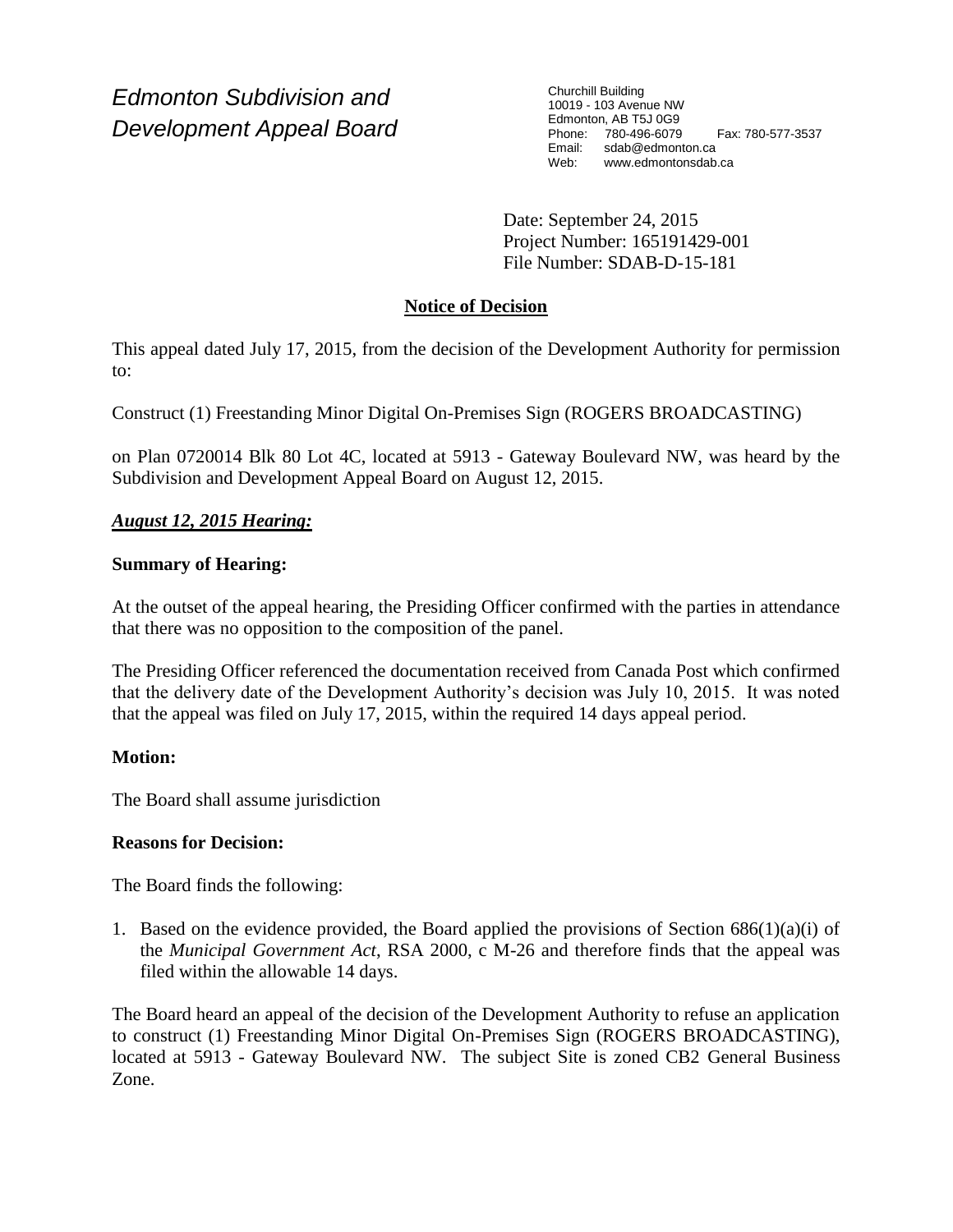The development permit was refused because the proposed Major Digital On-premises Offpremises Sign contravenes Section 3.4(b)(ii) of the Calgary Trail Land Use Study and the minimum required separation distance in section 59F.3(5)(d) of the *Edmonton Zoning Bylaw.*

Prior to the hearing the following information was provided to the Board, copies of which are on file:

- A written submission from the Appellant dated August 6, 2015.
- Canada post confirmation
- A copy of the Southeast Industrial Area Outline Plan
- A written submission from the Development Authority dated August 10, 2015.
- The information received from the Development Authority included copies of plans, a response from Transportation Services, a response from the Area Planner, and information regarding separation distances
- An online response from a property owner located within the 60 metre notification radius.

The Board heard from Mr. Shepansky and Mr. Balaban, representing the Appellant, Admax Media, who provided the following information:

- 1. They reviewed the history of the development permit application, including the location of the building.
- 2. The building houses three radio stations, Sonic, Bounce and World FM, all of which are part of the Rogers Communications Group.
- 3. The proposed Sign will be used as part of their marketing effort to keep customers aware of the businesses at this location.
- 4. The proposed Sign will allow the radio stations to promote radio personalities and shows.
- 5. Joint marketing with radio clients will also appear on the proposed digital billboard.
- 6. He referenced three proposed locations for the sign from the Development Officer's written submission ("Proposed Location1", "Proposed Location 2", and "Proposed Location 3").
- 7. Proposed Location 1 is not acceptable because it does not comply with the *Edmonton Zoning Bylaw* requirements as a projecting sign is not allowed.
- 8. Proposed Location 2 is a freestanding pylon sign located at the southwest corner of the building.
- 9. Proposed Location 3 is for a freestanding pylon sign located in the parking lot.
- 10. They would prefer Proposed Location 2 for the development.
- 11. However, the Development Authority expressed concern regarding Proposed Location 2 because it is located close to a fire hydrant as well as the sanitary sewer and will require the removal of a mature tree.
- 12. The only issue with Proposed Location 3, which was recommended by the Development Authority, is that it does not comply with the minimum required separation distance from another Digital Sign that is located 86 metres from the proposed location.
- 13. They have reviewed the Calgary Trail Land Use Study and it was their opinion that the proposed sign would add to the beautification of Gateway Boulevard.
- 14. Proposed Location 2 complies with the minimum separation distance requirements but will require the removal of a tree.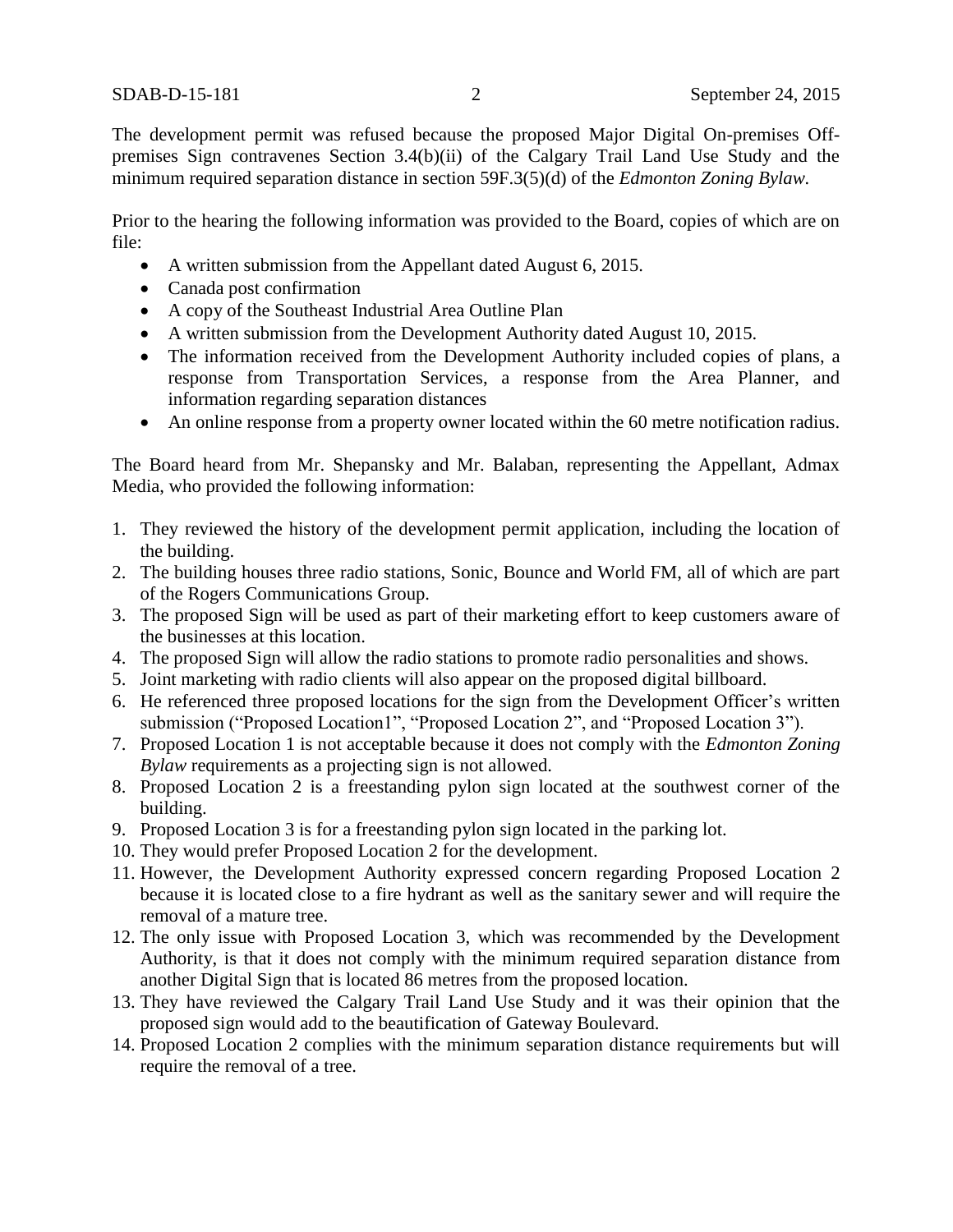- 15. It was Mr. Shepansky's opinion that the deficiency in the minimum required separation distance between Signs will not cause distraction because of the roadway width of Gateway Boulevard.
- 16. He conceded that an application should have been submitted for a Freestanding Minor Digital On-premises Off-premises Sign instead of a Freestanding Minor Digital On-premises Sign to allow clients and affiliates of Rogers Communication to advertise on the Sign.
- 17. He referenced photographs contained in his written submission to illustrate that other business competitors have erected similar signage to promote radio and television activities from their locations.
- 18. The development permit application was refused because of a deficiency in the minimum required separation distance from any other Digital Sign or Off-premises Sign and because the proposed Sign contradicts Section 3.4(b)(ii) of the Calgary Trail Land Use Study.
- 19. They cited examples of other Digital Signs that have been approved in the City that do not comply with the minimum separation distance requirements. Several were located on 170 Street north of 99 Avenue and one on Gateway Boulevard that is located only 77 metres from another sign.
- 20. It was his opinion that the proposed Sign will be attractive and more reflective of developments along Gateway Boulevard and is in keeping with the Calgary Trail Land Use Study.
- 21. The desired resolution is to construct the Freestanding Digital Sign at Proposed Location 2, at the southwest corner of the building.

Mr. Shepansky and Mr. Balaban provided the following responses to questions:

- 1. The application was for a Freestanding Minor Digital On-premises Off-premises Sign.
- 2. They would prefer to site the Sign at Proposed Lcoation 2, at the southwest corner of the building.
- 3. A landscaping plan was not submitted to the Development Authority.
- 4. At Proposed Location 2, care would have to be taken during construction to ensure that no damage was caused to the sanitary sewer. Also, the Sign would have to be built so that it complied with regulations regarding separation from the fire hydrant.
- 5. Community announcements may be part of their marketing plan in the future.
- 6. It was clarified that plans for the Proposed Location 2 were not submitted with the development permit application. However, they would be prepared to submit plans in order to allow the Board to consider Proposed Location 2.

The Board then heard from Mr. Luke and Ms. Noorman, representing the Sustainable Development Department, who provided the following information:

- 1. Mr. Luke clarified that the scope of application is a Freestanding Minor Digital On-premises Sign at Proposed Location 3, and the reasons for refusal only apply to Proposed Location 3.
- 2. The proposed development contravenes the Calgary Trail Land Use Study and is located 86 metres from an existing Sign, which does not comply with the minimum separation space required under Section 59F.3(5)(d) of the *Edmonton Zoning Bylaw*.
- 3. Alternatives were discussed with the Applicant.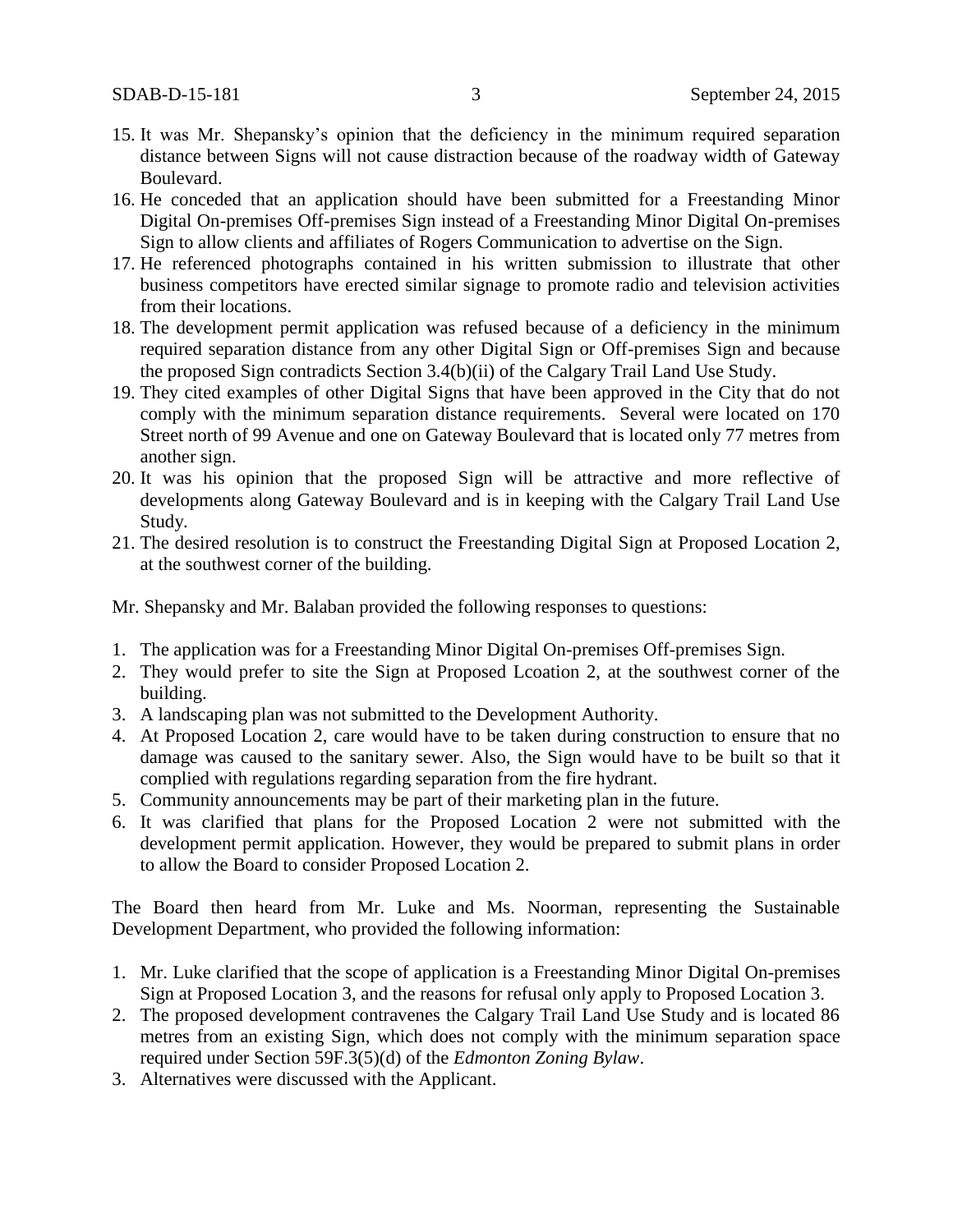- 4. Proposed Location 2 would result in landscaping deficiencies and problems with existing infrastructure.
- 5. Landscaping is required in the building setback because of the variance that was granted in the setback requirements when the building was constructed.
- 6. The Development Officer had suggested a digital Fascia Sign and he did not agree with the Appellant that the building would not support this type of signage.
- 7. The Calgary Trail Land Use Study is not a statutory plan but it is a policy document that has been passed by City Council and therefore must be considered by the Development Authority.
- 8. It was his opinion that this is an outdoor billboard.
- 9. He is concerned that the submission of the Appellant makes reference to "video", which implies moving images, making this a Major Digital Sign.
- 10. The Calgary Trail Land Use Study discourages billboards and this would be an additional Sign which will create visual clutter.
- 11. The decision of refusal was not based on Proposed Location 2.
- 12. It was clarified that the Development Officer did submit information regarding Proposed Location 2 to Transportation Services, which advised that it had no objections to the Sign at that location.
- 13. The Applicant chose to proceed with the application based on Proposed Location 3 even though the Development Officer suggested a Fascia Sign.
- 14. The Applicant did not provide plans for Proposed Location 2 so it is impossible to be certain that the location of the Sign complies with the separation distance requirements.
- 15. The Calgary Trail Land Use Study is relevant.
- 16. Transitioning from old style billboards to digital signage is an evolution.
- 17. Mr. Luke agreed that the signage at CFRN is similar to the proposed Sign but that Site is not subject to the Calgary Trail Land Use Study.
- 18. The Sign at Proposed Location 2 would hide architectural improvements and would have a negative impact on the landscaping.
- 19. Fascia signage would not be a freestanding billboard and would be workable because it would comply with the separation distance requirements and would not impact the existing landscaping.
- 20. Mr. Luke referenced a photograph of the subject Site and building to illustrate the ideal location for a Fascia Sign, which would replace the existing Fascia Sign.
- 21. When considering Proposed Location 2, it is essential to know the exact location of the Sign.
- 22. One concern would be compliance with other regulations during the construction process, such as the distance from the fire hydrant, which is not a development issue.
- 23. The minimum separation distance requirements are the same for Minor Digital On-premises Signs and Minor Digital On-premises Off-premises Signs.
- 24. If the City wanted to eliminate the proliferation of Digital Signs along Calgary Trail, it could specify they are not allowed, but he was unsure if that is the political will of Council at this time.
- 25. The Development Authority would be duty bound to approve a Fascia Sign at this location.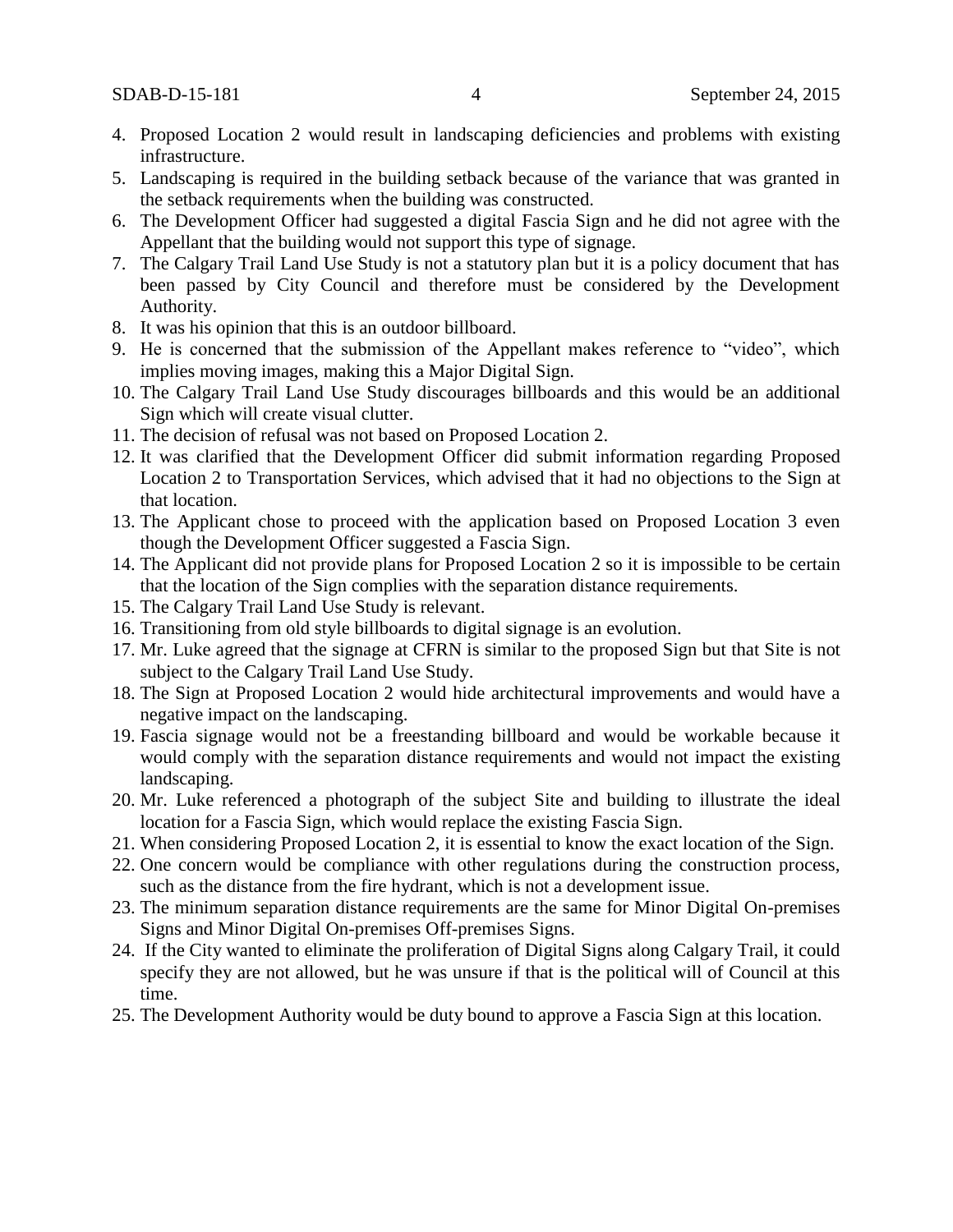The Board then heard from Mr. Charest, the owner of OK Radio who owns the immediately adjacent Site to the north. Mr. Charest provided the following information:

- 1. OK Radio originally built the building and previously owned two of the three radio stations now housed in the building.
- 2. He came to the hearing to gather information but could not say whether or not he is opposed to the proposed Sign.
- 3. It was his opinion that the metal grid on the south side of the building on this Site that currently houses the Sonic Fascia Sign was built to accommodate any type of signage, including the Minor Digital Sign proposed.
- 4. His main concern is related to the content of the Off-premises Sign proposed at Proposed Locations 1, 2 and 3. He would not be as concerned with the content of the proposed Sign if it was a Fascia Sign on the south side of the building where the Sonic Sign exists.

Mr. Shepansky and Mr. Balaban provided the following information in rebuttal:

Mr. Balaban clarified that the proposed Sign will not display video content. It will display static images at six second intervals.

At this point, the Presiding Officer advised the Appellants that if they wanted the Board to consider Proposed Location 2, plans showing the exact location of the proposed sign and landscaping would have to be provided to the Board and the Development Authority.

Mr. Shepansky asked that the appeal be adjourned and agreed to provide revised plans to the Board and the Development Authority on or before August 28, 2015. Mr. Luke confirmed that this was acceptable to the Development Authority.

### **Decision:**

SDAB-D-15-181 shall be **TABLED** to September 9, 2015

### **Reasons for Decision:**

The Board finds the following:

- 1. The hearing has been postponed in order to allow additional time for the Appellant to provide detailed information regarding Proposed Location 2 for the Freestanding Minor Digital On-premises Off-premises Sign, including a Site Plan showing the exact location of the Sign, and a Landscaping Plan.
- 2. This information shall be submitted to the Board and the Development Authority on or before August 28, 2015 in order to allow sufficient time for review prior to the hearing on September 9, 2015.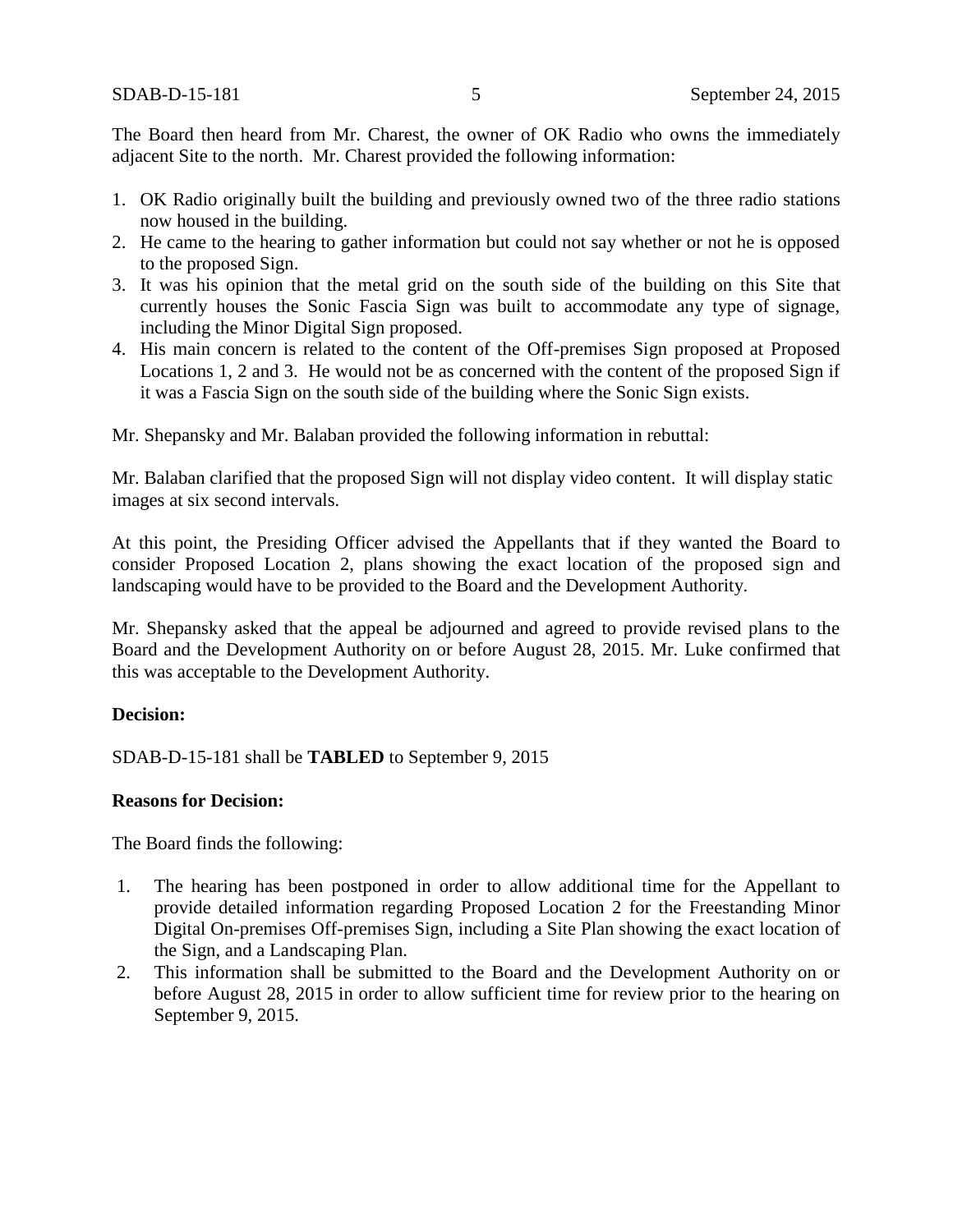### *September 9, 2015 Hearing*:

### **Motion**:

SDAB-D-15-181 shall be raised from the table

### **Summary of Hearing:**

Prior to the hearing the following information was provided to the Board, copies of which are on file:

- Detailed information regarding Proposed Location 2 for the Freestanding Minor Digital On-premises Off-premises Sign, including a Site Plan showing the exact location of the Sign, and a landscaping plan dated August 28, 2015 ("Landscaping Plan").
- An email dated September 2, 2015 from the Sustainable Development Department in response to the revised Site Plan submitted by the Appellant.
- Proposed Sign location dated September 4, 2015.
- Information from the Appellant regarding the proposed Sign location and Sign dimensions, dated September 4, 2015.

The Board heard from Mr. Shepansky, representing the Appellant, Admax Media Inc., who provided the following information in support of the appeal:

- 1. Proposed Location 2 meets all of the development requirements under the *Edmonton Zoning Bylaw*.
- 2. The Appellant submitted a Site Plan illustrating the exact location of the Freestanding Minor Digital On-premises Off-premises Sign for Proposed Location 2 and a Landscaping Plan.
- 3. The Landscaping Plan confirms that an existing tree will be moved and that additional shrubs will be planted. It also confirms the distance of the proposed Sign from the property line.
- 4. This is an application for a Discretionary Use that meets the needs of his client.
- 5. It was his opinion that the Sign will be an attractive centrepiece.
- 6. The existing Fascia Sign was recently upgraded and complies with the maximum number of Signs allowed on this Site.
- 7. If large sign companies such as Pattison apply for similar Signs and they are not approved, they can simply choose another location.
- 8. However, moving to another location is not possible for the Appellant because the proposed Sign is for the use of their business operating at this specific Site.
- 9. They have fought hard for this location because it is the only option for the Appellant.

Mr. Shepansky provided the following responses to questions:

- 1. The pole structure for the proposed Sign will be sited to avoid interference with the fire hydrant and sanitary sewer.
- 2. They are asking the Board to consider Proposed Location 2 or 3.
- 3. The proposed Sign is part of the visual recognition for the radio stations on the Site.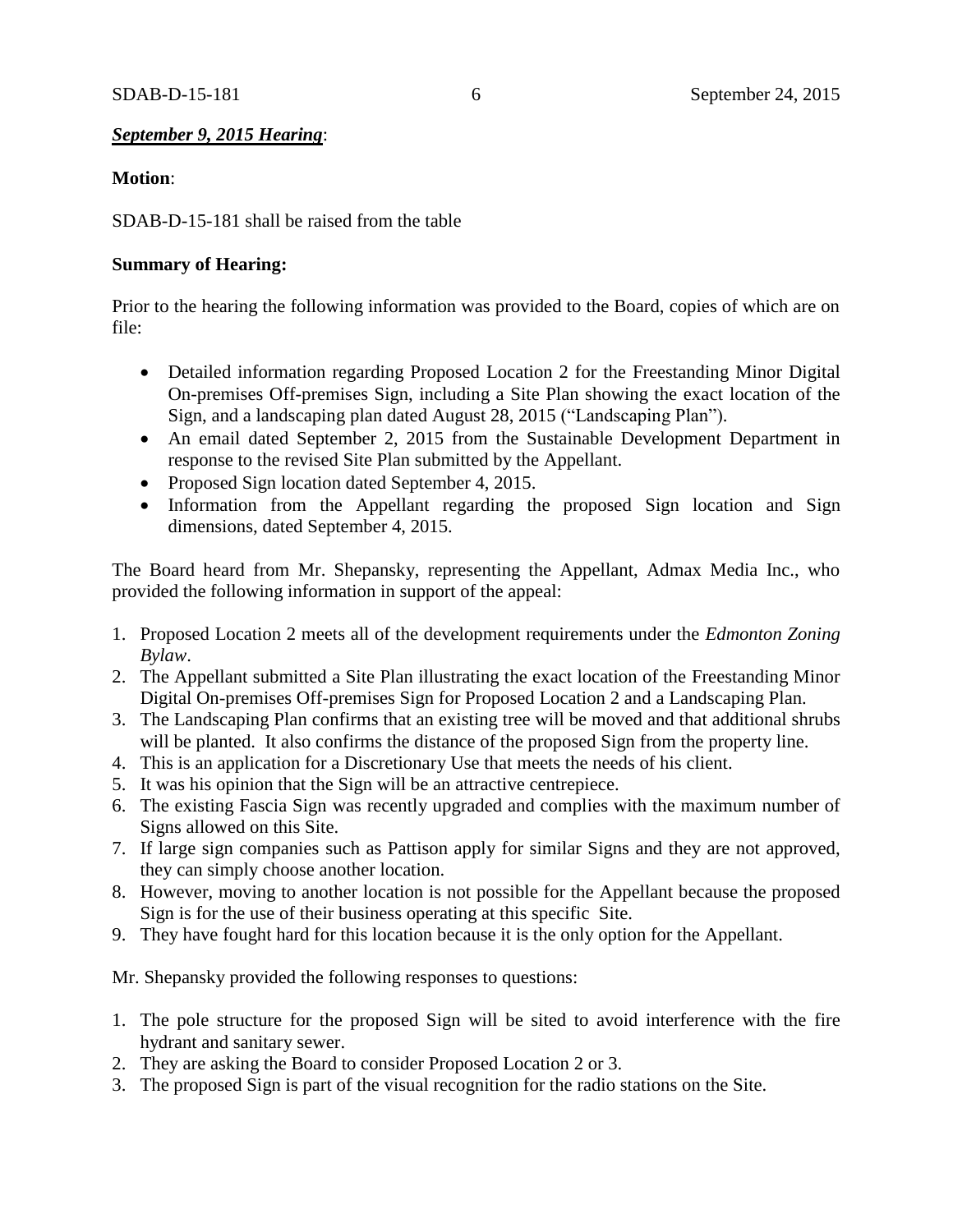- 4. If the proposed Sign is approved, there will only be two Signs on the site, which does not exceed the maximum allowed number of Signs.
- 5. The width of Calgary Trail will mitigate the size of the proposed Sign.
- 6. The Landscaping Plan was submitted to the Development Authority, and the Appellant received the Authority's response on September 2, 2015.
- 7. Additional information regarding the distance of the proposed Sign from the property lines and the Sign dimensions were subsequently submitted on September 4, 2015, but there was no further correspondence received from the Development Authority.

The Board then heard from Mr. Charest, the owner of OK Radio who owns the immediately adjacent Site to the north. Mr. Charest provided the following information:

- 1. His opposition regarding the proposed Sign has not changed since the initial hearing.
- 2. He is still concerned about the impact of the proposed Sign on his business.
- 3. He would support an electronic Sign (On-premises Off-premises Minor Digital Sign) if it replaced the existing logo Sign on the south side of the building.

Mr. Shepansky provided the following information in rebuttal:

- 1. Replacing the existing Fascia Sign with an electronic Sign will defeat the purpose of the electronic Sign.
- 2. The Sonic Fascia Sign cannot be seen by 90 percent of motorists on Calgary Trail until they are virtually upon it. This Sign is only meant to identify the radio station from the parking lot.
- 3. He referenced a photograph contained on page 3 of the Development Authority's written submission to illustrate the limited visibility of the existing Fascia Sign from Calgary Trail.
- 4. The Sonic Fascia Sign is located approximately 55 feet from the west property line and is meant to be viewed by patrons, listeners and clients of the radio station once they have arrived at the parking lot. It is not visible from Calgary Trail.

# **Decision:**

The appeal is **ALLOWED** and the decision of the Development Authority is **REVOKED**. The development is **GRANTED** as a Freestanding Minor Digital On-premises Off-premises Sign, subject to the following **CONDITIONS**:

- 1. The development permit is approved for a term of no longer than 5 years, at which time the Applicant shall apply for a new development permit for continued operation of the Sign.
- 2. Should Transportation Services determine, at any time, that the Sign Face contributes to safety concerns, the owner/Applicant must immediately address the safety concerns identified by removing the sign, de-energizing the sign, changing the message conveyed on the sign, and/or address the concern in another manner acceptable to Transportation Services.
- 3. The owner/Applicant must provide a written statement of the actions taken to mitigate concerns identified by Transportation Services within 30 days of the notification of the safety concern. Failure to provide corrective action will result in the requirement to immediately remove or de-energize the Sign.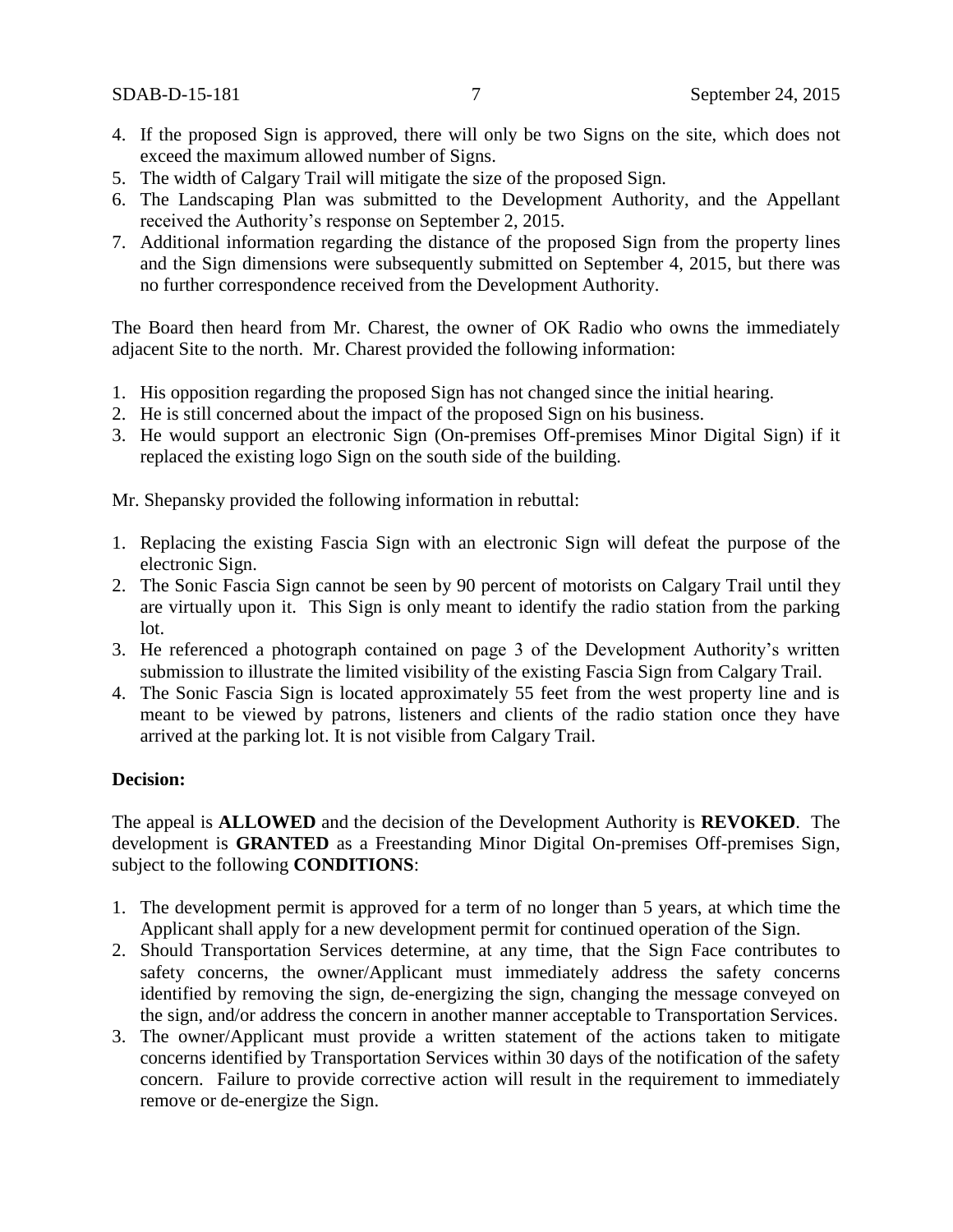- 4. The proposed Sign shall be constructed entirely within private property. No portion of the Sign shall encroach over/into road right-of-way.
- **5.** The maximum Height of the Sign shall be 3.05 metres as proposed.
- 6. The maximum Width of the Sign shall be 6.10 metres as proposed.
- 7. The maximum Sign Area shall be 18.61 square metres as proposed.
- 8. The top of the Sign shall be no higher than 6.71 metres as proposed.
- 9. The Sign shall be located as identified on the Site Plan submitted on September 4, 2015, and reviewed by the Board at the appeal hearing on September 9, 2015.
- 10. The Applicant shall provide landscaping and architectural detailing according to the submitted Landscaping Plan dated August 28, 2015 and reviewed by the Board at the appeal hearing on September 9, 2015.
- 11. Pursuant to Section 59F.3(6)(j), proposed Signs with an Area greater than 8.0 square metres shall not be located within any Setback.
- 12. Pursuant to Section 59F.3(6)(k), the maximum number of Freestanding On-premises Signs, Roof On-premises Signs, Major Digital Signs, Minor Digital On-premises Signs, Minor Digital On-premises Off-premises Signs and Minor Digital Off-premises Signs on Site shall be four.

#### **Reasons for Decision:**

The Board finds the following:

- 1. In its initial dealings with the Development Authority, the Appellant had proposed to have the Sign located at the southwest corner of the building. This location is referred to as Proposed Location 2 in the Development Officer's written submission. The Development Officer advised the Appellant that this location would not be acceptable because of its impact on the built environment. Specifically, the proposed location would involve the removal of a mature tree and would be close to a fire hydrant and a sanitary sewer. No mention was made by the Development Authority about the proposed location being too close to other Digital Signs or Off-premises Signs.
- 2. In response to the Development Authority's concerns, the Appellant proposed a location further to the south on an island in the parking lot. This location is referred to as Proposed Location 3 in the Development Officer's written submission. That location was rejected by the Development Authority because it was located within 86 metres of a Freestanding Offpremises Sign and because the Calgary Trail Land Use Study discourages the use of freestanding billboards. This was the decision of the Development Authority that the Appellant appealed to the Board.
- 3. The Appellant initially applied for a Freestanding Minor Digital On-premises Sign. In the course of the hearing, it became clear that the proposed Use was actually for a Freestanding Minor Digital On-premises Off-premises Sign so that clients and affiliates of Rogers Communication could advertise on the Sign. Accordingly, the Board found that it was appropriate to treat the application as if it were for a Freestanding Minor Digital Onpremises Off-premises Sign. The Board notes that the regulations in Section 59F.3 of the Edmonton Zoning Bylaw are less restrictive for Minor Digital On-premises Off-premises Signs than for Minor Digital On-premises Signs. However, the dimensions of the proposed Sign fall within the maximums allowed for Minor Digital On-premises Signs. Separation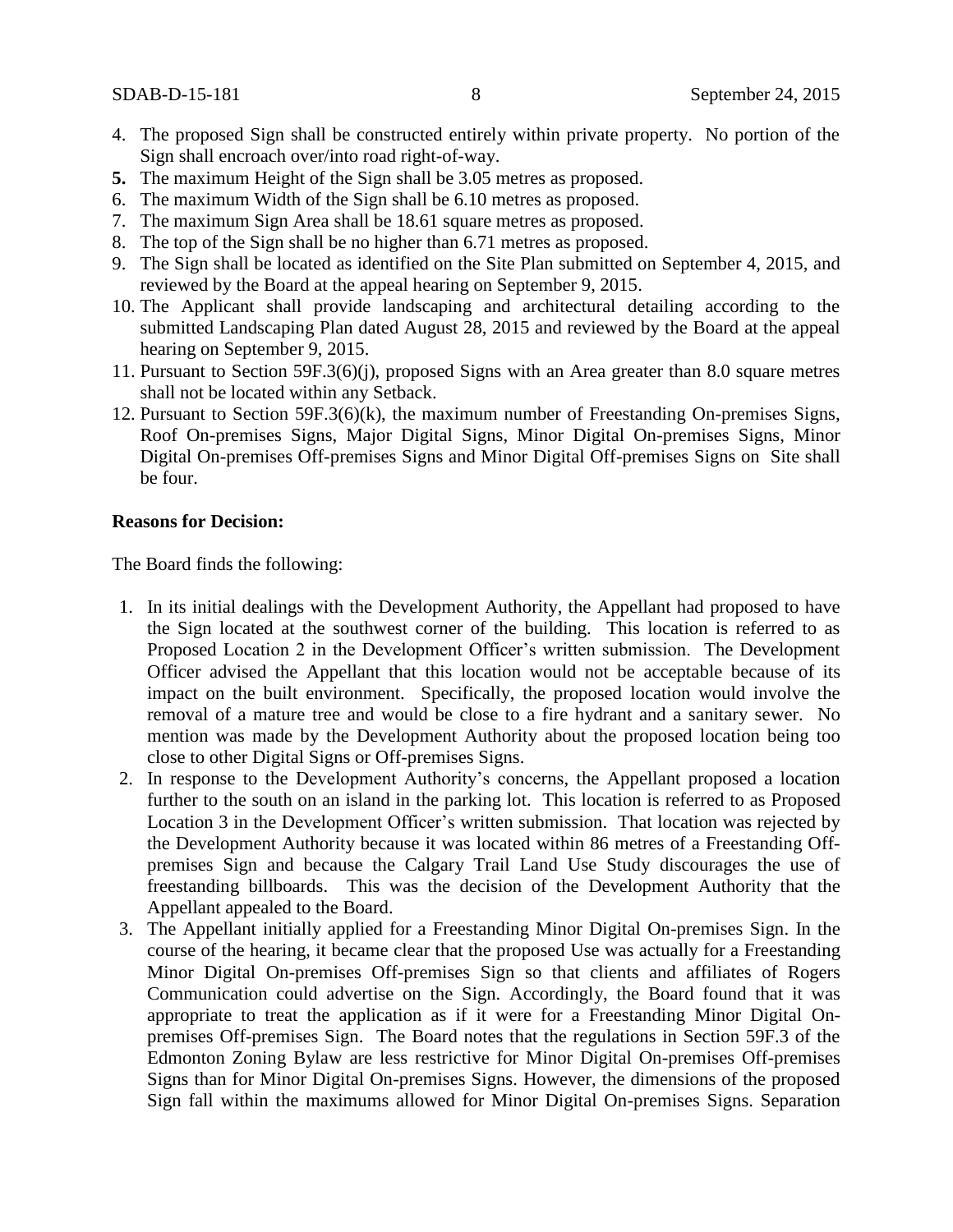distances are the same for both types of Sign. Accordingly, there is no prejudice to any affected party to changing the type of sign being applied for. Further, the only affected party to appear at the hearing, Mr. Charest, was present when the Board raised the issue of changing the application and had an opportunity to speak to the issue.

- 4. The Board tabled the hearing to give the Appellant the opportunity to provide the specific location of the Sign at Proposed Location 2 and to provide details of the Landscaping Plan at this location. The Board directed the Appellant to provide this information to the Development Authority so that it could comment on the Sign at Proposed Location 2.
- 5. In an email dated September 2, 2015, the Development Authority declined to comment, essentially on the basis that its decision of refusal was related to a Freestanding Minor Digital On-premises Sign at Proposed Location 3, not a Freestanding Minor Digital Onpremises Off-premises Sign at Proposed Location 2. The email stated that the Development Authority "should only review and respond to the revised drawings and information based on a new development permit and not comment on scenarios during the appeal process". Accordingly, the Board is left to evaluate the appeal on the basis of the information provided by the Development Authority in its written submission.
- 6. Regarding the Calgary Trail Land Use Study, which served as a ground for the Development Authority's refusal and which discourages the use of freestanding billboards, the Board notes that Section 3.4(b) of the Study states:

Greater attention shall be given to improving the location, siting, Signage comprehensibility and design of signage in the corridor by:

- i) promoting within the business community the voluntary replacement of older advertising signage;
- ii) discouraging the use of portable signs and freestanding billboards; and
- iii) improving directional signage to major facilities such as hospitals, University, Downtown, and Government Centre.

Through information received in the business survey and through visual inspection of the corridor, advertising signage, particularly older signage, is perceived by many to be unattractive.

- 7. The Board does not agree with the Development Authority that a Sign at either Proposed Locations 2 or 3 will be contrary to the Study. The concerns raised in the Study related to the voluntary replacement of older advertising signage, which was perceived as being unattractive and discouraging freestanding billboards. The proposed Sign is a modern Digital Sign, not an old style billboard.
- 8. Further, if City Council wanted to eliminate Freestanding Digital Signs along the Calgary Trail corridor, they could have done so as they did in the civic centre area by prohibiting Minor Digital On-premises Off-premises Signs (Section 59F.3(6)(a)). Instead, Council chose to apply the other provisions of Section 59F.3 to Minor Digital On-premises Off-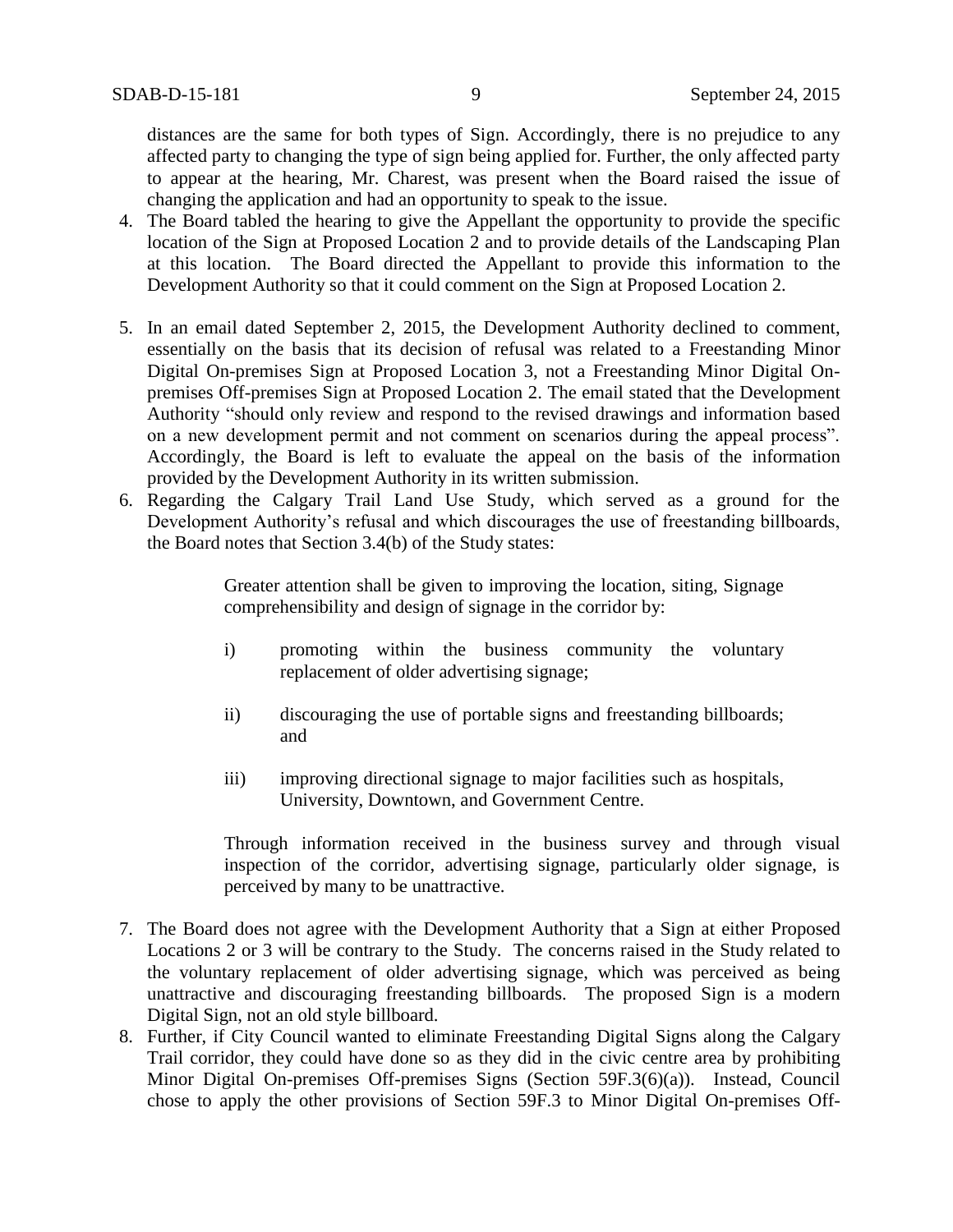premises signs along Calgary Trail. This shows an intent by Council to regulate Digital Signs along Calgary Trail by specifying maximum sizes and minimum separation distances.

- 9. Regarding the impact that the proposed Sign will have, the Board notes that the proposed Minor Digital On-premises Off-premises Sign is considerably smaller than allowed by the regulations. Section 59F.3(6) of the *Edmonton Zoning Bylaw* allows a Minor Digital Onpremises Off-premises Sign to be up to 65 square metres in size. The proposed Sign will have a Sign area of only 18.6 square metres.
- 10. The map at page 4 of the Development Authority's written submission shows that many Digital Signs have been approved along the Calgary Trail corridor that have been spaced more or less in accordance with the separation distances specified in Section 59F.3 of the *Edmonton Zoning Bylaw*. That map also shows that a Sign at Proposed Location 2 appears to comply with the 100 metres separation distance for a Sign of the proposed size. Based on this and the fact that the Development Authority's written submission does not refer to a violation of the minimum separation distance requirements at Proposed Location 2, the Board concludes that the proposed Freestanding Minor Digital On-premises Off-premises Sign at Proposed Location 2 will not require a variance with respect to separation distance.
- 11. The other concerns of the Development Authority regarding Proposed Location 2 related to the built environment. One concern was the proximity to a fire hydrant. The Board is of the view that before the Appellant receives a building permit, other authorities will have to be satisfied that the proposed Sign will not interfere with the operation of the fire hydrant. This is not a matter for this Board to consider when deciding whether or not to grant a development permit.
- 12. The Development Authority was also concerned about the proximity of the proposed Sign to a sanitary sewer line. The Board finds that this matter is also not for the Board to consider when deciding whether or not to grant a development permit. As with other developments constructed near sanitary sewer lines, the Appellant will be required to take the necessary steps to ensure that the operation of the sewer line is not compromised.
- 13. The third concern raised by the Development Authority regarding the built environment at Proposed Location 2 is the need to remove a mature tree. Based on the Landscaping Plan submitted by the Appellant, the Board is satisfied that the steps proposed by the Appellant are sufficient to mitigate the loss of the tree. These steps include replacing the tree at another location, planting shrubs and flowers at the base of the Sign, and providing decorative architectural elements on the Sign structure.
- 14. The Board notes that Transportation Services has no objection to the sign at Proposed Location 2.
- 15. Despite the concerns raised by Mr. Charest, the Board is of the view that a sign at Proposed Location 2 will have no significant impact on his business.
- 16. Proposed Location 3 is located within 86 metres of a Freestanding Off-premises Sign. For this reason, the Board finds Proposed Location 2 to be the preferred location.
- 17. Based on the evidence provided, the existing Fascia Sign faces south, is located a significant distance east of Calgary Trail and is screened by existing buildings to the south. Therefore, the Board finds that placing the Sign at Proposed Location 2 will not contribute to the proliferation of Signs at this Site. The Board also finds that the proposed development does not exceed the maximum allowable number of Signs for this location.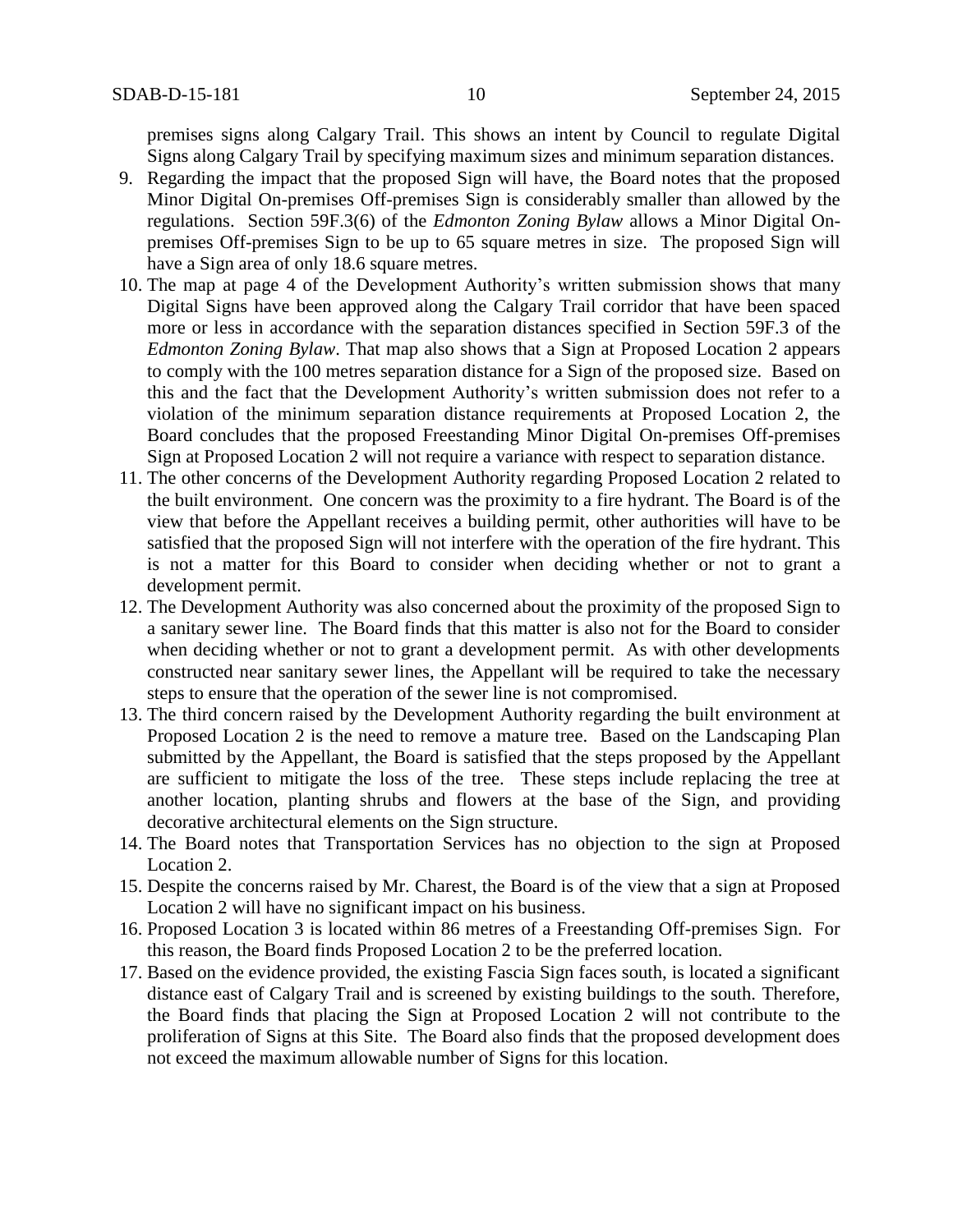18. For all of the above reasons, the Board finds that placing the Sign at Proposed Location 2 will not unduly interfere with the amenities of the neighbourhood nor materially interfere with or affect the use, enjoyment or value of neighbouring parcels of land.

#### **Important Information for the Applicant/Appellant**

- 1. This is not a Building Permit. A Building Permit must be obtained separately from the Sustainable Development Department, located on the  $5<sup>th</sup>$  Floor, 10250 – 101 Street, Edmonton.
- 2. Obtaining a Development Permit does not relieve you from complying with:
	- a) the requirements of the *Edmonton Zoning Bylaw*, insofar as those requirements have not been relaxed or varied by a decision of the Subdivision and Development Appeal Board;
	- b) the requirements of the *Alberta Safety Codes Act*, RSA 2000, c S-1;
	- c) the requirements of the *Permit Regulation*, Alta Reg 204/2007;
	- d) the requirements of any other appropriate federal, provincial or municipal legislation; and
	- e) the conditions of any caveat, covenant, easement or other instrument affecting a building or land.
- 3. When an application for a Development Permit has been approved by the Subdivision and Development Appeal Board, it shall not be valid unless and until any conditions of approval, save those of a continuing nature, have been fulfilled.
- 4. A Development Permit will expire in accordance to the provisions of Section 22 of the *Edmonton Zoning Bylaw 12800*, as amended.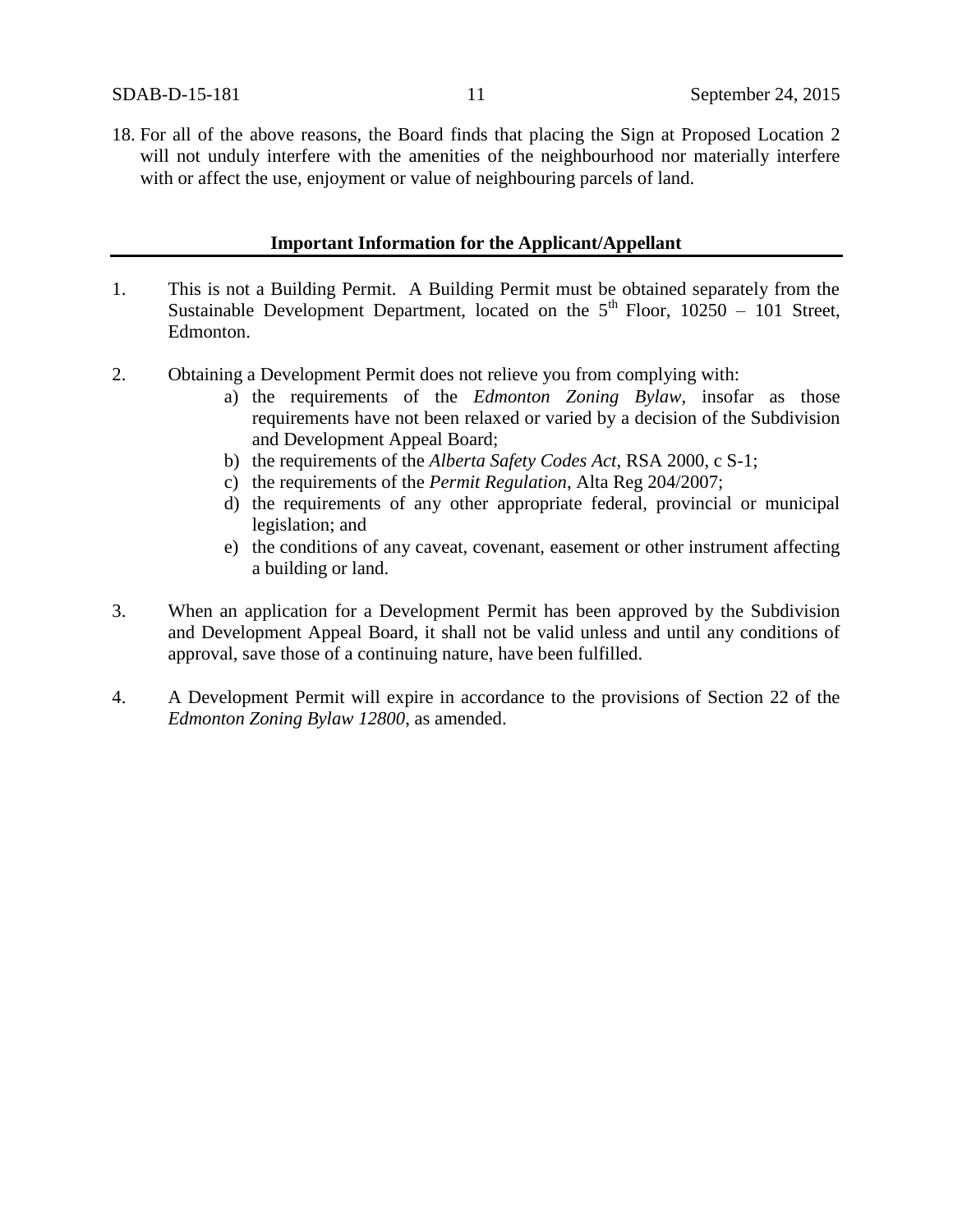5. This decision may be appealed to the Alberta Court of Appeal on a question of law or jurisdiction under Section 688 of the *Municipal Government Act*, RSA 2000, c M-26. If the Subdivision and Development Appeal Board is served with notice of an application for leave to appeal its decision, such notice shall operate to suspend the Development Permit.

> Mr. M. Young, Presiding Officer Subdivision and Development Appeal Board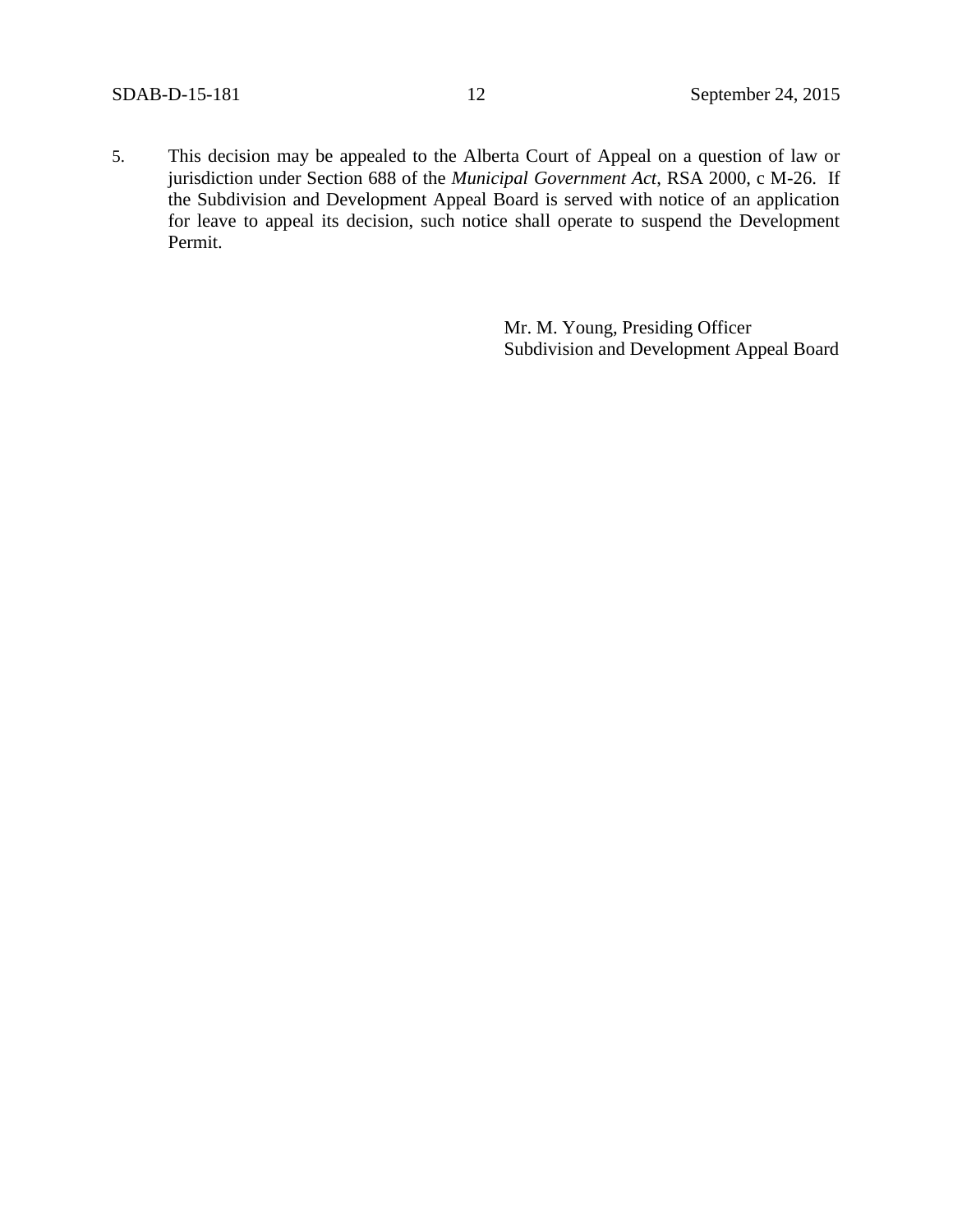*Edmonton Subdivision and Development Appeal Board* Churchill Building 10019 - 103 Avenue NW Edmonton, AB T5J 0G9 Phone: 780-496-6079 Fax: 780-577-3537 Email: sdab@edmonton.ca Web: www.edmontonsdab.ca

Date: September 24, 2015 Project Number: 172190000-001 File Number: SDAB-D-15-203

# **Notice of Decision**

This appeal dated August 13, 2015, from the decision of the Development Authority for permission to:

Operate a Major Home Based Business (Cooking Classes in 1-120, 4245 - 139 Avenue NW)

On Condo Common Area (Plan 0729585), located at 4245 - 139 Avenue NW, was heard by the Subdivision and Development Appeal Board on September 9, 2015.

# **Summary of Hearing:**

The Board convened to hear an appeal of the decision of the Development Authority to approve an application to operate a Major Home Based Business (Cooking Classes in 1-120, 4245 - 139 Avenue NW), located at 4245 – 139 Avenue NW. The subject Site is zoned RA8 Medium Rise Apartment Zone, and is within the Clareview Town Centre Neighbourhood Area Structure Plan.

The development permit was approved, subject to conditions, and subsequently appealed by an adjacent property owner.

The appeal was filed on time, in accordance with Section 686 of the *Municipal Government Act*, RSA 2000, c M-26.

Prior to the hearing, the following information was provided to the Board, copies of which are on file:

- Letter of opposition from an affected property owner;
- On-line responses from 7 affected property owners, 6 in opposition to the proposed development and 1 neighbour who was neutral; and
- A written submission from the Development Authority dated September 8, 2015. The submission contained an email from the Respondent/Applicant dated September 5, 2015, requesting the withdrawal of the approved development permit application for a Major Home Based Business (Cooking Classes). The email stated:

Dear Mr. Cooke,

As to our last conversation I would like to withdraw my application for cooking classes.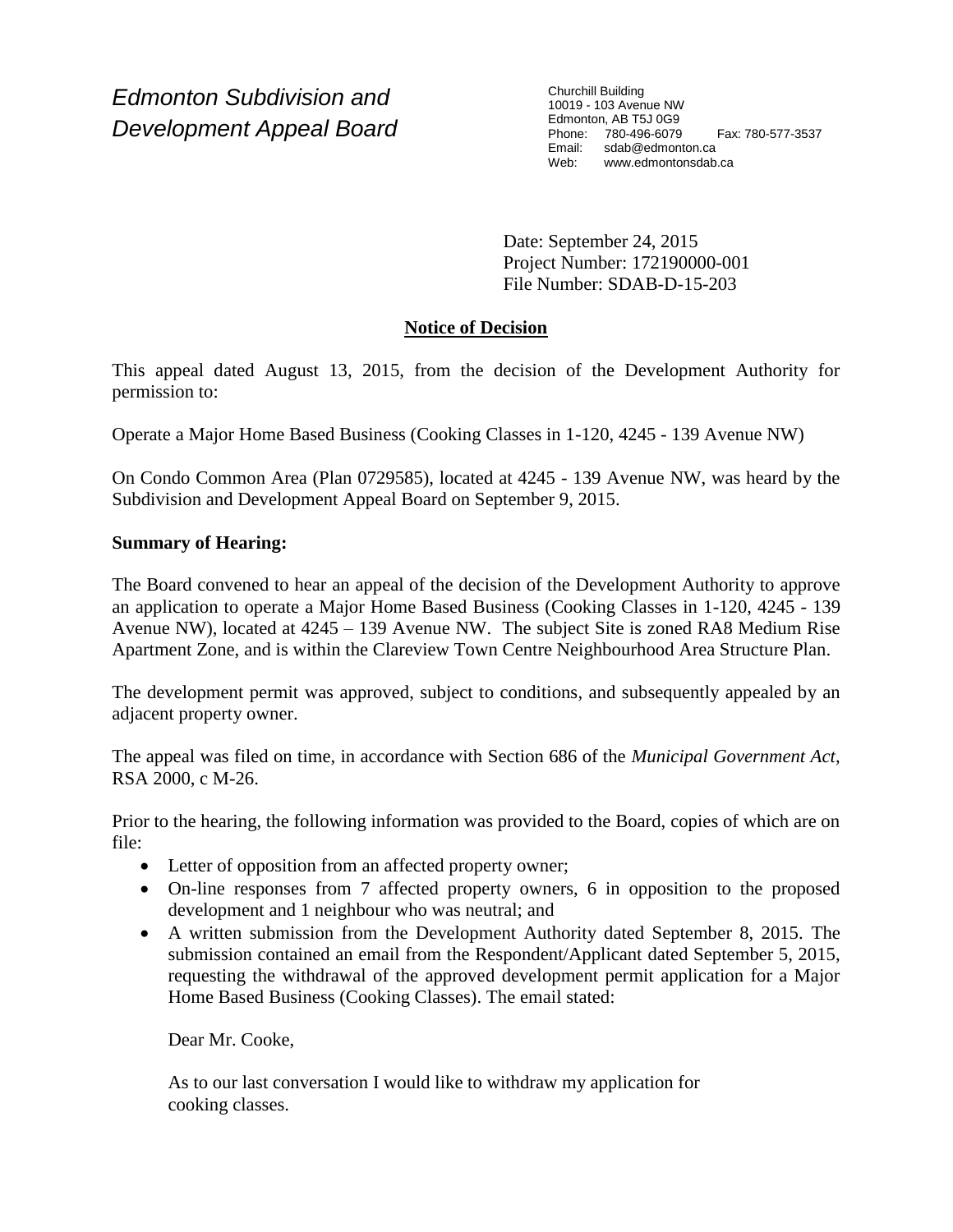Sincerely, Cherril Williams

In the absence of any of the affected parties, the Board reviewed the written evidence provided and made the following decision.

### **Decision:**

Based on the written request of the applicant/Respondent, the decision of the Development Authority is **REVOKED and the Development Permit is cancelled.**

#### **Reasons for Decision:**

The Board notes the following:

1. Section 17.1(3) of the *Edmonton Zoning Bylaw* states:

The Development Officer shall suspend a Development Permit upon receipt of a filed notice of appeal to the City of Edmonton from the Subdivision and Development Appeal Board in accordance with the Municipal Government Act, and Section 21.1 of this Bylaw.

2. Section 17.2(2) of the *Edmonton Zoning Bylaw* states:

Notwithstanding subsection 17.2(1), the Development Officer shall not cancel a Development Permit that has been appealed to the Subdivision and Development Appeal Board, the Alberta Court of Queen's Bench or the Alberta Court of Appeal.

3. Section 687(3)(c) of the *Municipal Government Act* states:

In determining an appeal, the subdivision and development appeal board

- …
- (c) may confirm, revoke or vary the order, decision or development permit or any condition attached to any of them or make or substitute an order, decision or permit of its own;
- …

The Board finds the following:

1. On or about September 5, 2015 via an email addressed to the Development Authority, the applicant/Respondent requested that her application for a Development Permit to operate a Major Home Based Business (cooking classes) be withdrawn.